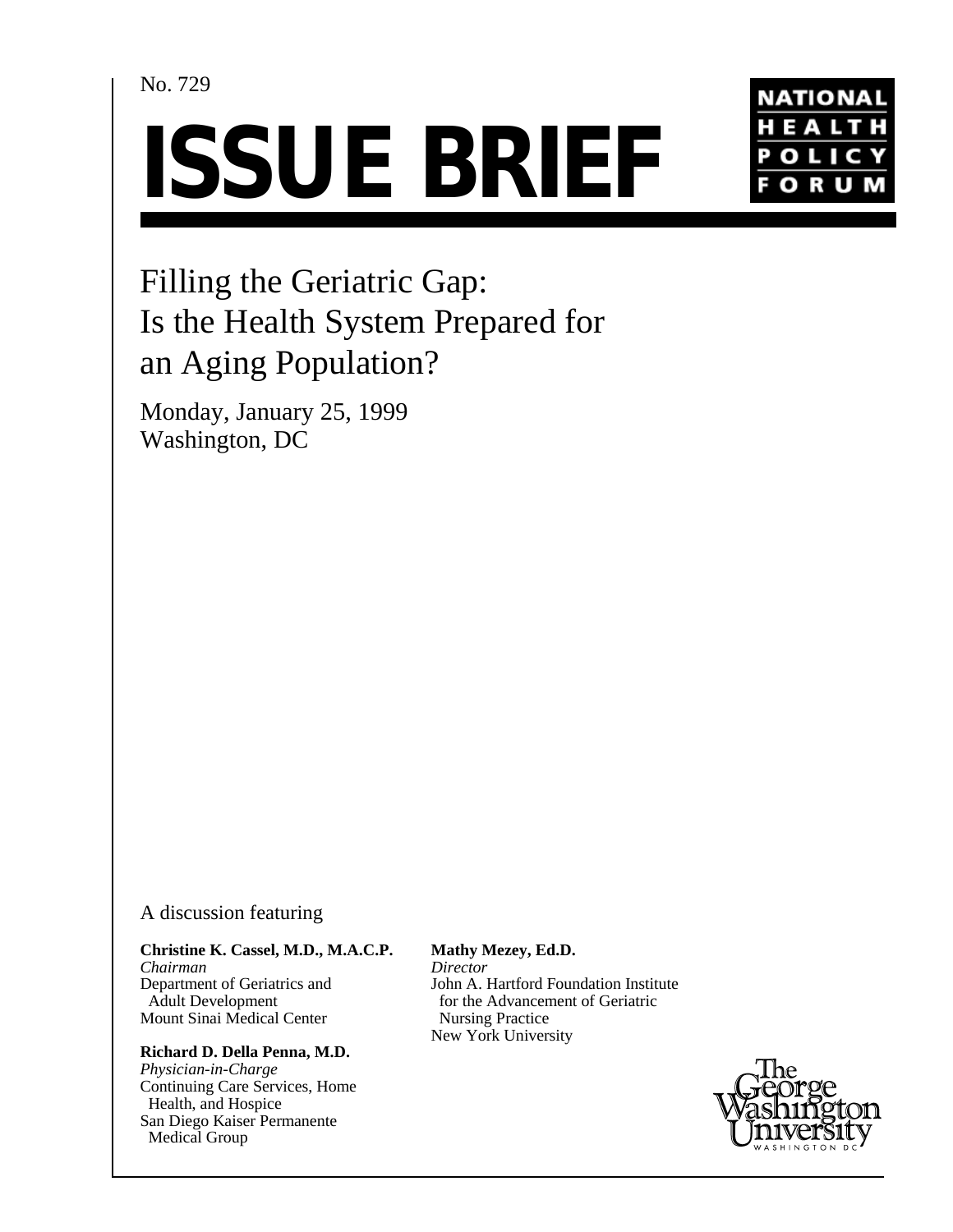# Filling the Geriatric Gap

As the number of older Americans grows, so do concerns about whether the U.S. health system will be equipped to handle the multiple needs and demands of an aging population. Over the years, numerous federal studies and private-sector reports have concluded that the U.S. health system is lacking in practitioners who are trained to meet the special health care needs of older Americans. As the United States enters the 21st century and the ranks of the elderly begin to swell, pressures to address that problem have intensified.

Few question whether there is an adequate number of physicians, nurses, and other health professionals to deliver care to the elderly. The real problem lies in the fact that many of these providers, for a variety of reasons, lack the requisite skills and knowledge to recognize and appropriately treat the chronic health problems geriatric patients routinely bring into the waiting room. When an infant or young child is sick, parents rely on the knowledge of a pediatrician; experts say the same degree of specialization is warranted when an elderly person needs care.

Americans are living longer and healthier lives than ever before. But even with that improved health status, the increased longevity means a greater chance they will experience an aging-related problem such as incontinence, immobility, memory loss, or other chronic illness. Some experts worry that the geriatric training and practice gaps that now exist could hurt the quality of health care delivered to older Americans. While private foundations such as John A. Hartford, Robert Wood Johnson, Retirement Research, and Archstone have taken steps to address these problems, federal policymakers have yet to examine them in a comprehensive manner.

This Forum session will explore the field of geriatrics, the ways practitioners meet the health care needs of the elderly, training gaps, and the impact of Medicare payment policies on the delivery of health care to older Americans.

#### **THE DEMOGRAPHIC REALITY**

By the end of this century, nearly 40 million Americans will be age 65 and older. By 2011, some 77 million baby boomers born between 1946 and 1964 will begin to turn 65 and then join Medicare, putting more pressure on the system.<sup>1</sup> Between 2010 and

2030, nearly one in five Americans will be over the age of  $65.<sup>2</sup>$ 

Today, the 12 percent of the population over age 65 accounts for about one-third of the nation's \$1.1 trillion health care bill.<sup>3</sup> The Bipartisan Commission on the Future of Medicare predicts that an even greater percentage will be age 65 and over by 2030, when care of the elderly may account for more than half of the nation's medical expenditures.4

Because it finances a majority of health care services used by older Americans, the federal government has a major role to play in shaping how this care is delivered. The \$225 billion and growing Medicare program pays about nearly half of the health care costs for the elderly; low-income elderly who are dually eligible for Medicaid account for about 16 percent of the Medicare population but about 30 percent of the program's expenditures.<sup>5</sup> In addition, a significant number of the nation's 9.3 million elderly veterans are provided care in the Veterans Administration health system, which spends \$17 billion on medical care each year.<sup>6</sup>

Although the growing numbers of Americans 65 and older will put pressure on the system, coping with the rapidly increasing frail elderly population will present some of the greatest challenges. The number of persons age 85 and over is expected to expand nearly five-fold by 2050—from about 4 million today to 19 million.<sup>7</sup>

## **ISSUE BRIEF**/No. 729

**Analyst/Writer** Janet Firshein, *Consultant*

#### **National Health Policy Forum**

2021 K Street, NW, Suite 800 Washington, DC 20052 202/872-1390 202/862-9837 (fax) nhpf@gwu.edu (e-mail) www.nhpf.org (Web site)

**Judith Miller Jones,** Director **Karen Matherlee,** Co-Director **Sandra M. Foote,** Co-Director **Michele Black,** Publications Director

**NHPF** is a nonpartisan education and information exchange for federal health policymakers.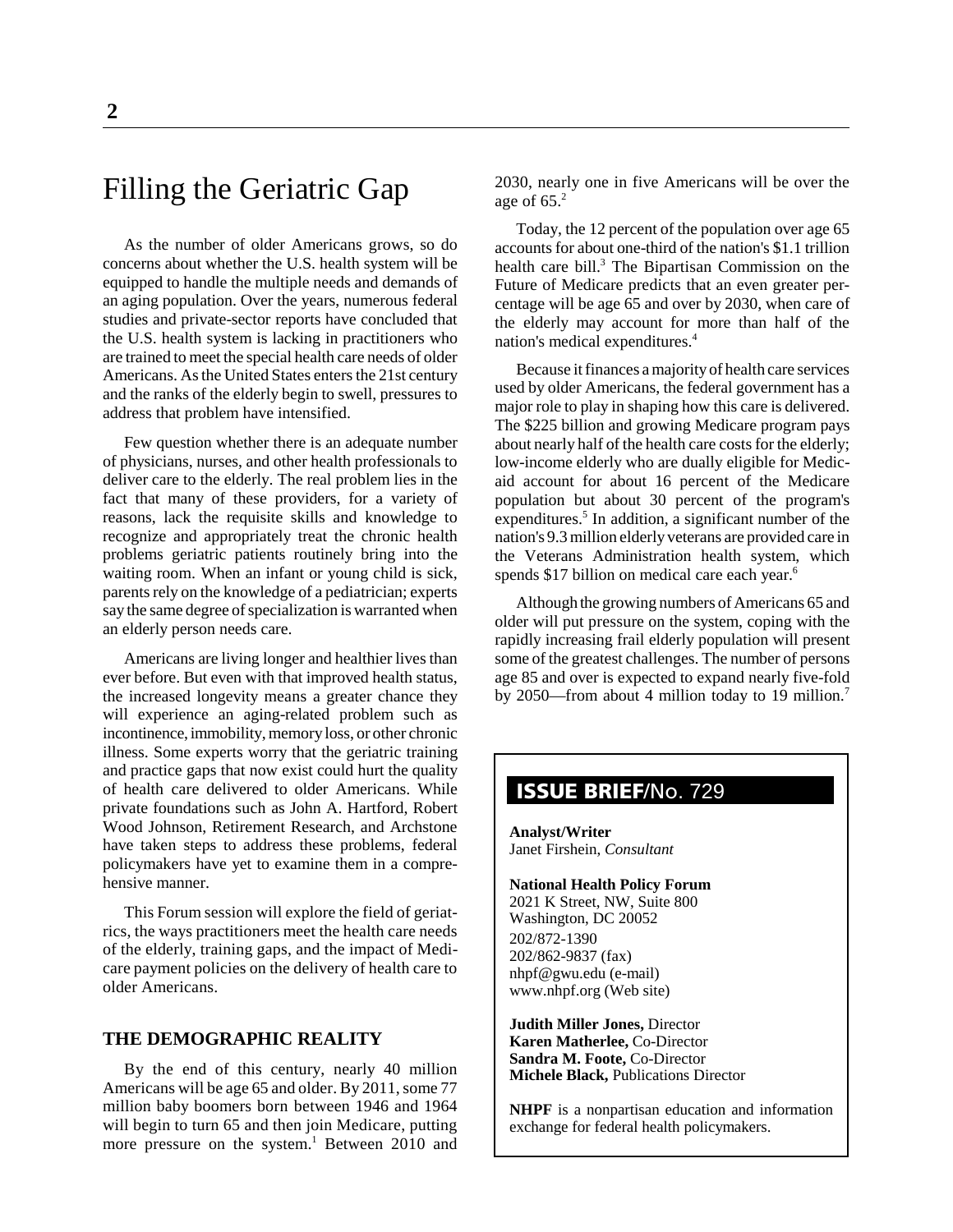The Veterans Administration estimates that the number of oldest-old veterans is expected to jump nearly 600 percent by 2010, to 1.3 million. Since they have the highest rates of disability, nursing home use, and multiple chronic problems, the oldest old will be at greatest risk for use of high cost health services.

In addition to age, the health system will have to gird for a more racially and ethnically diverse population of elderly patients and thus become more culturally sensitive. The numbers of ethnic minority older Americans are growing faster than the burgeoning elder population as a whole. By 2030, elders from groups classified as ethnic minority will comprise one-fourth of all older Americans, up from 14 percent in 1990. In California—the state with the largest number of older adults—41 percent of the over-65 population will be ethnic minority by 2020, up from 21.5 percent in 1990.<sup>8</sup>

Minority elderly tend to have higher rates of functional impairment, poverty, poor education, and malnutrition, as well as have more trouble navigating the health care system. To treat them effectively, experts believe, doctors and other practitioners will need to be sensitized to the way older minority patients view health care, taking into account such things as cultural beliefs, utilization patterns, views on dying, and in some cases responses to treatment.

The challenges of delivering high-quality, costeffective care to a graying population are formidable, demanding examination of current policy and health system approaches. Although advances in medical science have shed much light on the aging process and the prevention and management of chronic illness, that knowledge has yet to be widely spread among the health care workforce.

#### **WHY GERIATRICS IS UNIQUE**

While it is highly likely that elderly patients will increasingly be cared for by a multidisciplinary team of providers, this issue brief will focus primarily on the role of the physician. Nevertheless, many of the issues raised can be applied to nurses, social workers, and other allied health professionals who treat older patients.

The elderly most often see general internists and family physicians, most of whom provide adequate care to these patients. But the vast majority of physicians and health care practitioners with older patients have not been trained in geriatrics and the special needs of the elderly because it has until recently been a low priority for medical schools. As a result, practitioners often treat a 70-year-old patient the same way they would a patient of 35. As the population ages and health needs become more complicated to treat, those gaps in training could cause problems.

Geriatricians are physicians who are expert in aging-related issues or gerontology. Most often they are primary-care based practitioners, board-certified in family practice, internal medicine, or psychiatry, who have completed additional years of fellowship training. Geriatricians have to pass a certifying exam and a recertifying exam every 10 years to assure competency.

Geriatric training can provide health care professionals with the skills and knowledge to recognize special characteristics of older patients and distinguish disease states from the normal physiological changes associated with aging. Additionally, geriatricians focus on maintaining and improving functional status, providing early intervention and continuity of care, examining co-morbidities, and fostering optimal outcomes.

Although a range of practitioners will be called on to deliver care to the majority of the elderly, many experts agree that a sufficiently large core of geriatricians or "aging specialists" will be needed to provide care for the 15 to 20 percent of the elderly who are the oldest and most frail. They also will be needed to advise and train the doctors, nurses, and other health care practitioners who have had little or no geriatric training but who treat large numbers of elderly patients.

Says one geriatric expert:

It's not that we have to train 100,000 geriatricians to take care of the soon to be 70 million people over 65, but rather we need to be sure that the physicians who are allowed to take care of the most challenging people in the population have the knowledge and skills to do it.

#### **Looking beyond the Symptom**

Acute problems are very often manifestations of a chronic disease process, such as arteriosclerosis or high blood pressure. But because older persons are burdened by more disease and physiologically incapable of fighting off many of those conditions, even the smallest change in health status can trigger a catastrophic event. Thus, while diagnosis and treatment of disease is still important, management of multiple chronic disorders has emerged as the main challenge in geriatrics.

For example, an 80-year-old woman who complains of a pain in the knee from a fall should be treated much differently than a 45-year-old women with a similar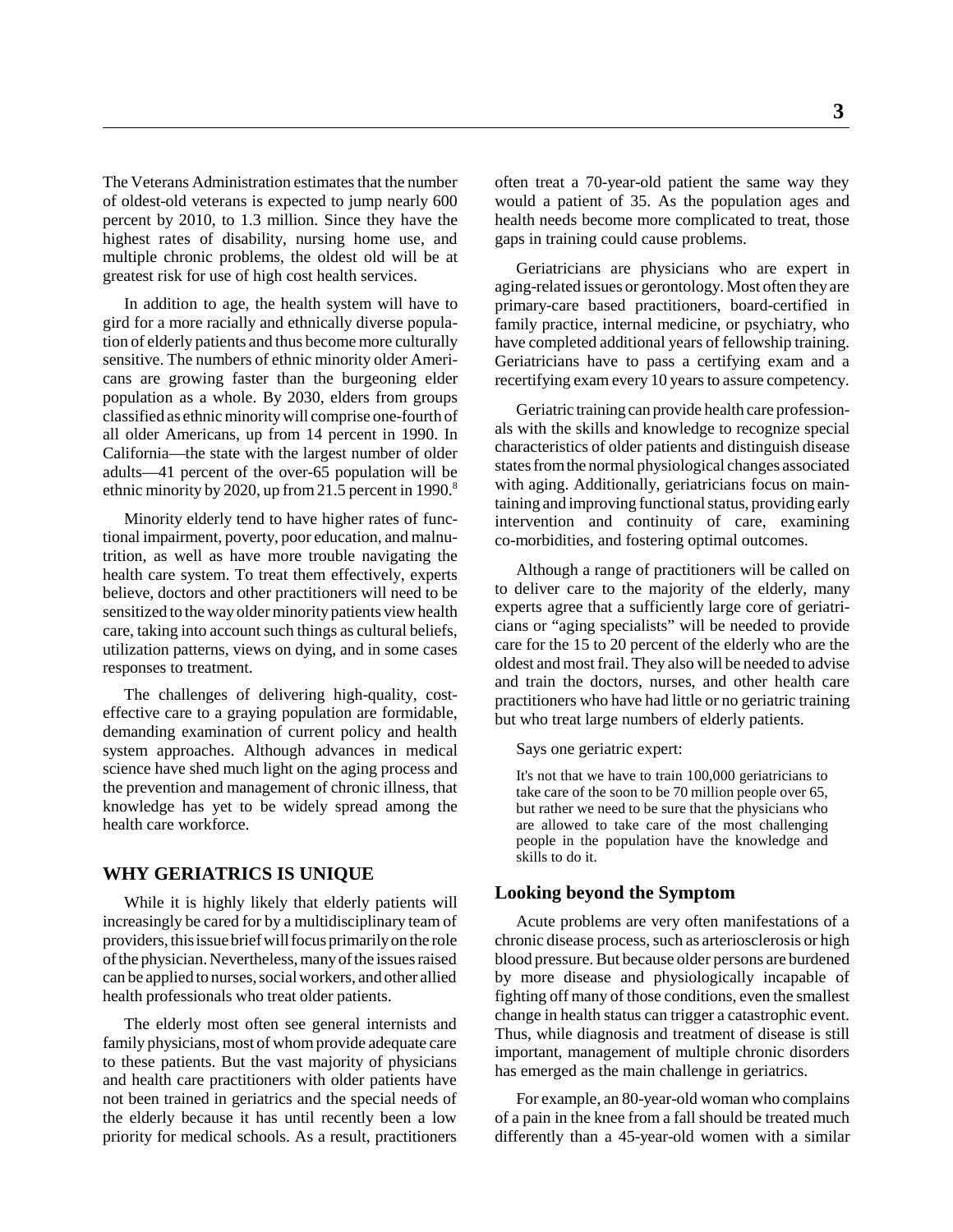**4**

complaint. The geriatrician, for example, will practice the "incessant collection of evidence," trying to ascertain the extent of the damage to the knee while also exploring why the elderly woman fell in the first place.<sup>9</sup> Questions such as the following might help the physician in determining treatment: Is the woman being prescribed too many medications? If so, is she taking them? Is she taking other, over-the-counter medications that might make her unsteady on her feet or that are interacting adversely with the prescription medications? Does she live alone or in a senior housing complex where residents may exchange pills, or did she have any symptoms before the fall, such as dizziness, palpitations, chest pain, or shortness of breath?

Because of the lack of training and the time pressures of daily practice, many physicians are not aware of or ignore this evidence-collecting process, even though it may be crucial to diagnosing and treating their elderly patients. Another important step for practitioners treating elderly people is analyzing multiple problems and how they interact. For example, proper treatment of diabetes in the presence of heart failure and dementia is different from that of diabetes alone. Communications skills that allow providers to explain complicated conditions and treatments to persons who may also have visual, hearing, or cognitive impairment are also important, as is the willingness to involve the family.

Gaps in skills can easily result in physicians' misdiagnosing, overlooking, or dismissing illnesses as the "normal" process of aging because they are not trained to recognize the different ways that diseases and drugs affect older patients. This has implications not only for the kind of care elderly patients receive but for health care spending as well. For example, older patients often react differently to prescription drugs than younger people. They also often take multiple drugs, ordered by multiple physicians in a fee-forservice arena, without any one physician coordinating use. However, confusion, lethargy, and falls are conditions frequently dismissed as "old age," when they usually are signs of drug interactions or other underlying illnesses. According to a 1995 General Accounting Office study, inappropriate use of prescription drugs among the elderly resulted in hospitalizations costing about \$20 billion a year. $10$ 

Urinary incontinence is another problem that often goes undetected or is dismissed as a natural consequence of aging. Incontinence, which afflicts more than 20 million Americans, is embarrassing to many elderly who see it as a symbol of lost independence and control. Although urinary incontinence costs the U.S. health system \$16 billion a year to manage, it is often treatable by exercises or medication.<sup>11</sup>

Nutrition problems also often go undetected by physicians but, if managed correctly, can significantly affect expenditures for health care for the elderly. A frail senior who gets excellent medical care but cannot prepare meals independently is vulnerable to malnutrition and associated medical problems. The inability to prepare meals, which is linked to frailty and depression, often triggers admission to a nursing home at a cost of \$40,000 a year. Physicians with skills in geriatric care are trained to address the problem underlying the symptom, possibly heading off such a costly solution.

Depression too is a widespread but under-recognized problem among the elderly that, if left untreated, can lead to serious dysfunction, disability, increased psychiatric and medical morbidity, and premature death from suicide. About 5 million elderly persons suffer from serious and persistent symptoms of depression, according to the Task Force on Aging Research Funding. Many elderly people deny or minimize depressive symptoms, and many health care professionals view depression as an inevitable part of getting old. Although more than 70 percent of elderly suicide victims have seen their primary care physician within a month of their death, they routinely are not treated or referred for treatment of their depression.<sup>12</sup>

#### **Mainstreaming Geriatrics**

Teaching practicing physicians as well as other health care practitioners about he principles of geriatrics—convincing them to undergo the cultural shift involved in moving from an acute to a preventative model of care and to look routinely beyond a symptom or disease manifestation—has implications both for seniors' quality of life and for health care spending.

By age 75, elderly adults can expect to have two to three medical conditions. Disability in old age is linked with a poor quality of life, dependence on formal and informal care providers, and often substantial medical and long-term care costs. In addition, disabled persons are at additional risk of other adverse health outcomes, including deteriorating function, acute illness and injuries, falls, recurrent hospitalizations, and mortality. Successful prevention or delay of a disability could make a substantial difference in the health status and well-being of the elderly as well as in the care needs and costs of caring for this population.

This is particularly true for the frail elderly. The average annual health bill for persons over age 85 is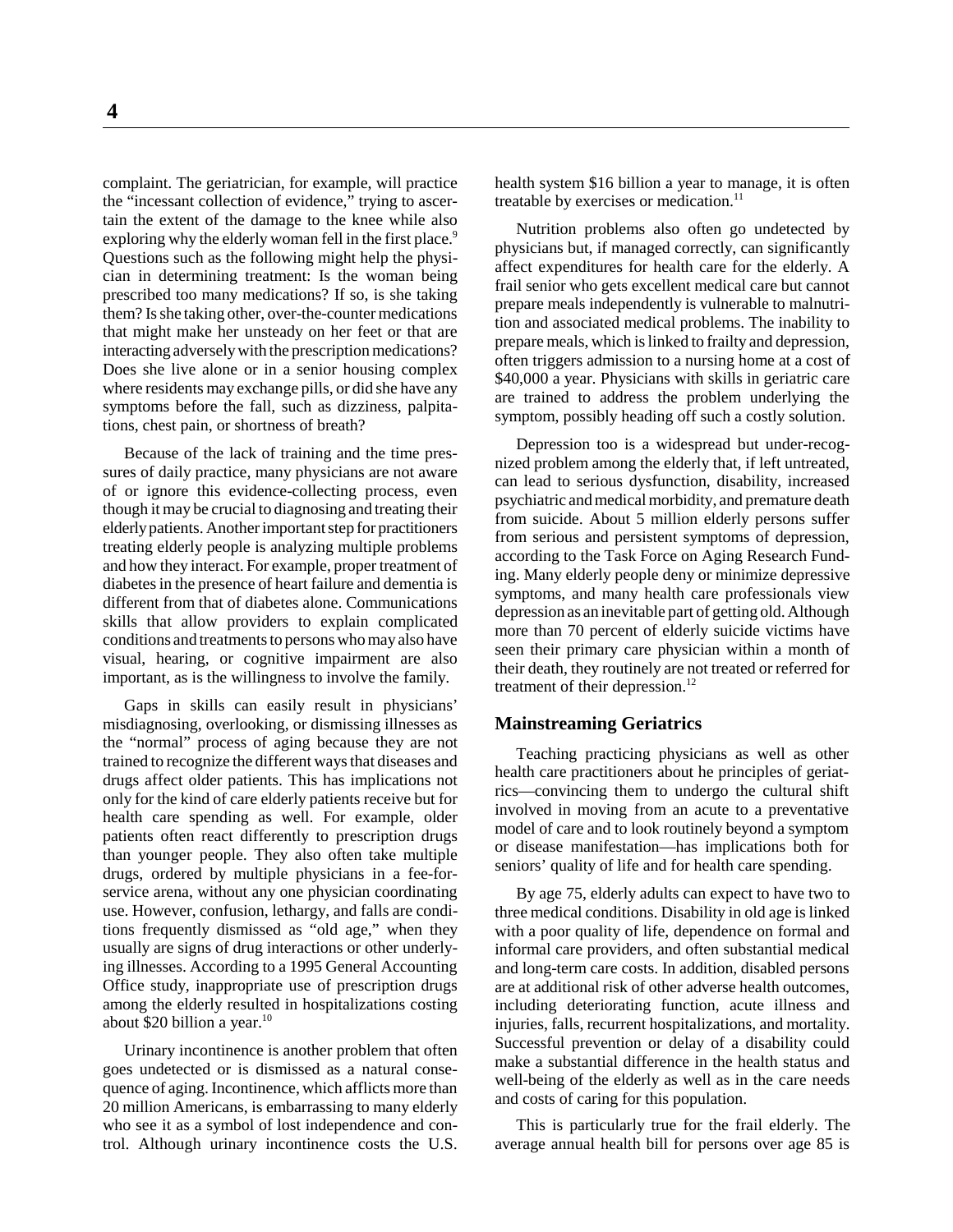nearly six times greater than for persons age 19 to 64.<sup>13</sup> This population also has less than half the income of persons age 65 to 75. And, while recent studies have shown that the percentages of older Americans with a chronic disabling condition is dropping, three in five frail elderly persons have a chronic problem, such as osteoporosis, arthritis, diabetes or heart disease, that could limit their independence.<sup>14</sup>

Proponents of geriatric training contend that having a health care workforce that knows how to manage chronic illnesses and steer patients away from expensive institutional settings could help keep a lid on health costs for the elderly—who, not surprisingly, have high utilization rates. People over age 65 already average nine physician visits a year, almost twice the rate for the general population. They also are hospitalized more than three times as often as the younger population, have longer hospital stays, and use twice as many prescription drugs.<sup>15</sup> The Alliance for Aging Research has noted that the ability to delay the occurrence of hip fracture—which causes physical dependency but can be prevented through careful screening of an elderly person's home environment —would save some \$5 billion in health costs annually.

#### **The Practice Realities**

Some studies predict that at least 20,000 physicians with geriatric training are needed to care for the current population of elderly Americans. By 2030, some estimate that the United States will need about 36,000 physicians with geriatric training to manage the complex health and social needs of its rapidly aging population.<sup>16</sup>

Over the years, there has been a relative rise in the proportion of practicing geriatricians, but the numbers of such specialists who either see patients or teach medical students falls short of what many experts deem necessary. Today, there are about 9,000 certified geriatricians practicing in the United States,<sup>17</sup> significantly up from  $6,784$  in 1994.<sup>18</sup> But the pool is not expanding as fast as the population it serves and consequently is inadequate to meet rising patient and training demands. And the actual number of geriatricians may decline by the early part of the 21st century, just as the baby boomers start reaching Medicare eligibility, because many doctors now in practice will have retired and rules that made it relatively easy for generalists to become certified geriatricians have gotten tougher in recent years.

#### **A Shortage of Geriatricians**

There are several reasons why insufficient numbers of health professionals are being trained to meet the health needs of the elderly. One stems from a shortage of geriatric faculty. According to "A National Agenda for Geriatric Education," a series of white papers highlighting problems in geriatric care published in 1995 by the Health Resources and Services Administration, "inadequate numbers of faculty with knowledge and skills in geriatrics are being prepared," despite federal and foundation support for fellowships in faculty training.

The shortage of geriatric academicians poses problems for mainstreaming geriatrics into daily medical practice. Faculty are needed to produce future leaders in geriatric education, research, and administration and to help with the education and training of generalists. The Association of American Medical Colleges (AAMC) testified in 1998 that 558 faculty members report geriatrics as their medical specialty in the nation's 125 allopathic medical schools.<sup>19</sup> While that figure is a fourfold increase over 1991, most geriatric leaders believe the numbers still fall short of what is needed.

The Alliance for Aging Research estimates that the United States has less than a quarter the number of geriatric academic physician scientists needed to train undergraduate students and residents. This shortage poses a problem since medical faculty often serve as role models or mentors who influence students' career choices. In May 1998 testimony before a congressional panel, the president of the AAMC said findings from surveys his organization has conducted make clear that, when it comes to choosing a specialty, medical students are highly swayed by their educational experiences.

After ignoring the problem for years, medical schools are more actively recruiting students into geriatrics, but the task remains difficult. About 16,000 students graduate from medical school each year, but, for a variety of reasons, only a fraction of those students are eager to specialize in geriatrics. One second-year medical student interviewed, the only one her in her class planning to go into geriatrics, said the attitude of her peers is "Why would you want to work with patients that never get better?" Her comment reflects the lack of exposure to other geriatricians in the academic environment.

Part of the problem is that undergraduate medical students still have very little systematic training in geriatrics. Only 10 percent of the nation's medical schools make geriatrics a separate required course.<sup>20</sup> Most medical schools require the teaching of geriatrics, but those programs generally incorporate the topic into a required course or offer it as an elective. Until 1998, for example medical students at the University of Pittsburgh's School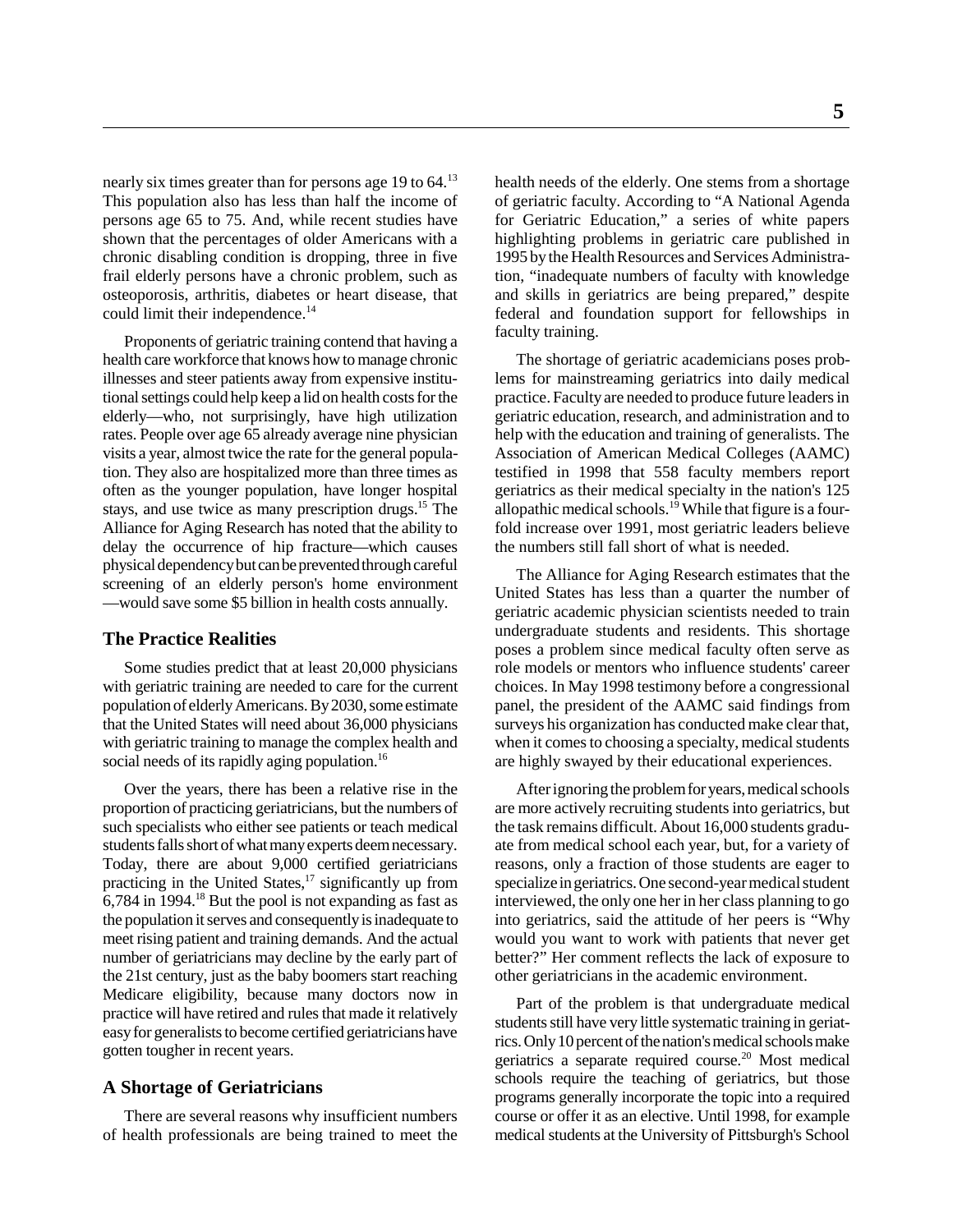of Medicine were required only to have two days of geriatric training in four years of school.<sup>21</sup> And when it is offered as an elective, most students are not rushing to sign up; less than 3 percent of today's medical students choose to take courses in geriatrics. $^{22}$ 

The situation is similar in graduate medical education (GME). While the number of residency training programs in internal medicine and family practice geriatrics has grown significantly in the past decade, many geriatric training positions still remain unfilled. In 1996, the latest year for which data are available, only 144 of 222 geriatric training positions offered were filled, according to the AAMC.

These statistics are not surprising. Like other primary care practitioners, geriatricians have not been financially or professionally rewarded for their work. Those pursuing a specialty in geriatrics have experienced low professional and public recognition, relatively low incomes, and long hours. Thus, the geriatrics field has struggled to attract the quality and quantity of physicians needed.<sup>23</sup>

While salary limitations have an effect on attracting physicians to the field, medical school graduates emerge from training shouldering significant bills. Some in Congress have tried to address this problem. In 1997, for example, Sens. Harry Reid (D-Nev.), Charles Grassley (R-Iowa), and John Glenn (D-Ohio), introduced a bill (S.780) that would forgive \$20,000 of loan repayments for fellows in geriatric medicine. The bill died in the 105th Congress.

Geriatrics also has been slow to grow in academic medical centers. It is gaining recognition at a time when resources and opportunities in academia are declining, largely attributable to the fiscal pressures of managed care.

#### **MEDICARE PAYMENT SHORTFALLS**

Making the specialty more appealing would likely require significant reforms, particularly in the way Medicare pays for training and reimbursing care to geriatricians. Although legislation introduced in recent years would boost Medicare graduate medical education (GME) payments for geriatric medicine and psychiatry, thus far Congress and the administration appear reticent about instituting such sweeping reforms.

Unlike internists or family physicians—who depend on a variety of third-party payers for their revenues geriatricians are almost entirely dependent on Medicare by virtue of their patient caseload. But low Medicare reimbursement for complex, prolonged evaluation and

management of conditions has been cited as one of the major barriers to drawing and retaining recruits into the geriatric field. The complaints parallel those made by primary care doctors about a payment system that rewards procedures instead of management.

The lack of a code for comprehensive geriatric assessment has made it difficult for geriatricians to be reimbursed fully for their services. A typical physician office is geared to see four to six patients an hour, assuming the physician treats only one symptom for each patient. A geriatrician gets paid less for spending time with families, counseling patients, and doing an evaluation to avoid hospitalization than for removing a number of small skin lesions or warts.

Visits and consultations, however, represent most of what geriatricians provide. Medicare's resource-based relative value scale system was meant to level the playing field so that payments for overvalued services would be reduced, while undervalued procedures would be more fairly compensated. But that has yet to occur; although the Medicare Payment Advisory Commission reports that payments for evaluation and management services have been steadily rising since 1991, surgical services are still reimbursed at a disproportionately higher rate. Because Medicare's physician payment policy is essentially still procedure-oriented (paying per procedure delivered), the program does not reimburse for the extra time and resources it takes to evaluate and manage older patients—most of whom present with multiple problems—during an office visit.

Medicare also does not reimburse for the cost of interdisciplinary teams of professionals necessary to deliver the spectrum of medical, psychological, and social services many elderly patients require. Thus, elderly patients are often hospitalized for conditions that could more appropriately be managed at home or in a nursing home.

Nor does Medicare adjust for the age or medical complexity of geriatric patients in its reimbursement system. As a result, geriatricians have had relatively lower incomes compared to other physicians because they tend to specialize in care of the frail, chronically ill elderly, who usually are sicker and require more health care resources.

The disincentives in reimbursement extend beyond practicing doctors. Physicians-in-training, who quickly see that procedural and acute care skills are more valued by payers, are unwilling to specialize in a field that requires time-consuming efforts that basically go unpaid. For training institutions, the costs and rewards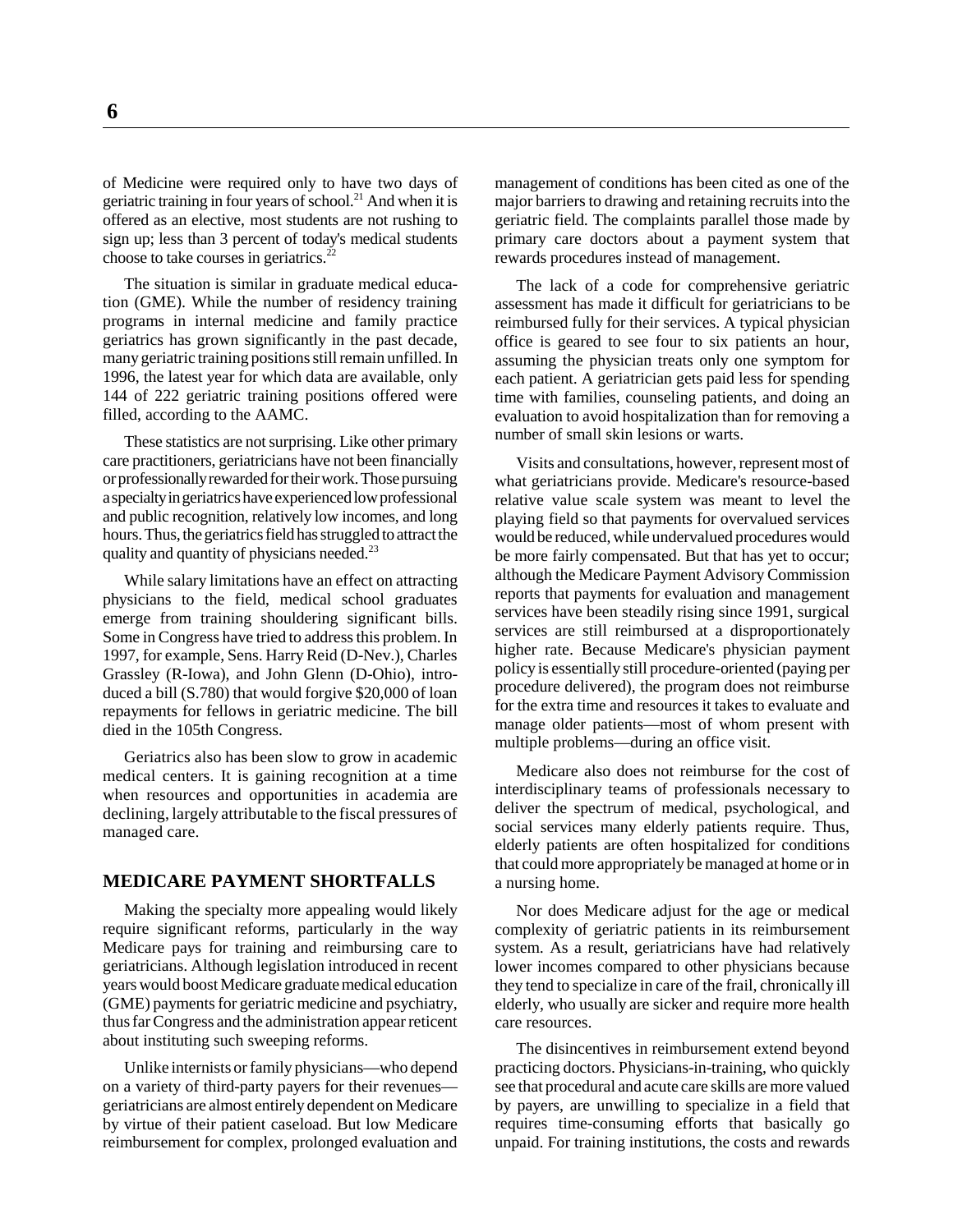of training geriatricians do not favorably compare to fees received for preparing residents in surgery, for example.

To better manage frail, chronically ill patients, many recommend that Medicare be refined to recognize the social as well as medical components of elderly health care. The fragmented Medicare fee-for-service system impedes physicians from delivering a set of comprehensive services to elderly patients, particularly the frail and chronically ill. But those who have been trying to get Medicare to pay extra for case management services say it has been an uphill battle. Because it fears that providers will game the system, the Health Care Financing Administration (HCFA) has been reluctant to have Medicare cover this service. HCFA officials argue that case management is difficult to monitor, hard to target, and is easily abused. The agency also is not convinced that evidence exists to show that case management and coordination can reduce costs.

The agency, however, is interested in offering a way to both alter practice patterns and improve efforts to increase patient compliance with medication, diet, and activity regimens. Consequently, it is in the process of developing a demonstration to test effective ways to coordinate care delivered to seniors with chronic illnesses enrolled in traditional Medicare. Given the higher average monthly fee-for-service costs for persons with one or more chronic conditions, HCFA says the goal of the project is to "improve the quality of items and services provided to targeted individuals" as well as "reduce expenditures under Medicare" for these services.

#### **Medicare GME Policy**

Medicare policy regarding training is another area that some have identified as warranting reform. Medicare spends slightly more than \$7 billion a year to support graduate medical education. But that money has historically flowed to teaching hospitals only. As a result, doctors who provide a large proportion of both primary and specialty care to chronically ill, elderly persons receive most of their geriatrics training in acute-care settings. This has inhibited physicians-in-training from being exposed to the kinds of patients and conditions seen in the community-based sites where they might practice and where the vast majority of geriatric care is delivered.

This training gap means that physician trainees are not seeing geriatricians in a variety of leadership roles. Through its support of medical education, Medicare is seen as a potentially important lever to promote exposing medical students and residents to non-acute clinical training sites where geriatricians practice. These include

nursing homes, adult day care centers, ambulatory clinic-based geriatric evaluation units, geropsychiatry units, physician offices, and hospices.

Congress has taken some small steps to move Medicare in this direction. The Balanced Budget Act (BBA) of 1997 includes a provision that would for the first time authorize HCFA to direct Medicare GME payments to nonhospital providers. The goal of the measure is to spur more training in community-based sites by redirecting GME dollars from teaching hospitals. The effect on geriatric training is unclear, however. For now, HCFA is proposing to pay directly only for residents who train in rural health clinics, federally qualified health centers, and Medicare+Choice plans sites that were specified by Congress. The proposed regulations do not allow nursing homes and hospices (where many geriatricians practice) to get direct Medicare GME payments, however.

Another Medicare policy that some think Congress should address deals with a BBA provision that places a cap on the number of GME slots supported by Medicare. Medical educators and the geriatrics profession have urged Congress to amend the training restriction to exclude geriatrics fellows. There is a reluctance, however, to make exceptions like this since it could open the floodgates, leading other specialties to seek exemptions. Congress apparently believes that decisions on residency slots are best left to the teaching institutions. Nevertheless, anecdotally, some physician leaders have indicated that the cap already is limiting geriatric training slots in teaching hospitals, exacerbating the shortage situation.

For those concerned about the shortage, however, the effect of overall reduced Medicare support for GME may be an even bigger worry. Many believe cuts in GME payments will further weaken the geriatrics field. Future cuts to GME, they say, will limit access to skills that are necessary to provide good geriatric care.

The Bipartisan Commission on the Future of Medicare will be looking at many of these areas as part of their report to Congress and the administration, which is due out in March of 1999. The commission is now looking at ways to reform Medicare GME policy, including suggesting that the dollars be targeted differently.

#### **Title VII's Contribution**

Although reforming Medicare is viewed by many as key to spurring more interest in geriatrics, Congress has used other less generous vehicles to fill training and practice gaps. Title VII of the Public Health Service Act includes several provisions designed to boost geriatric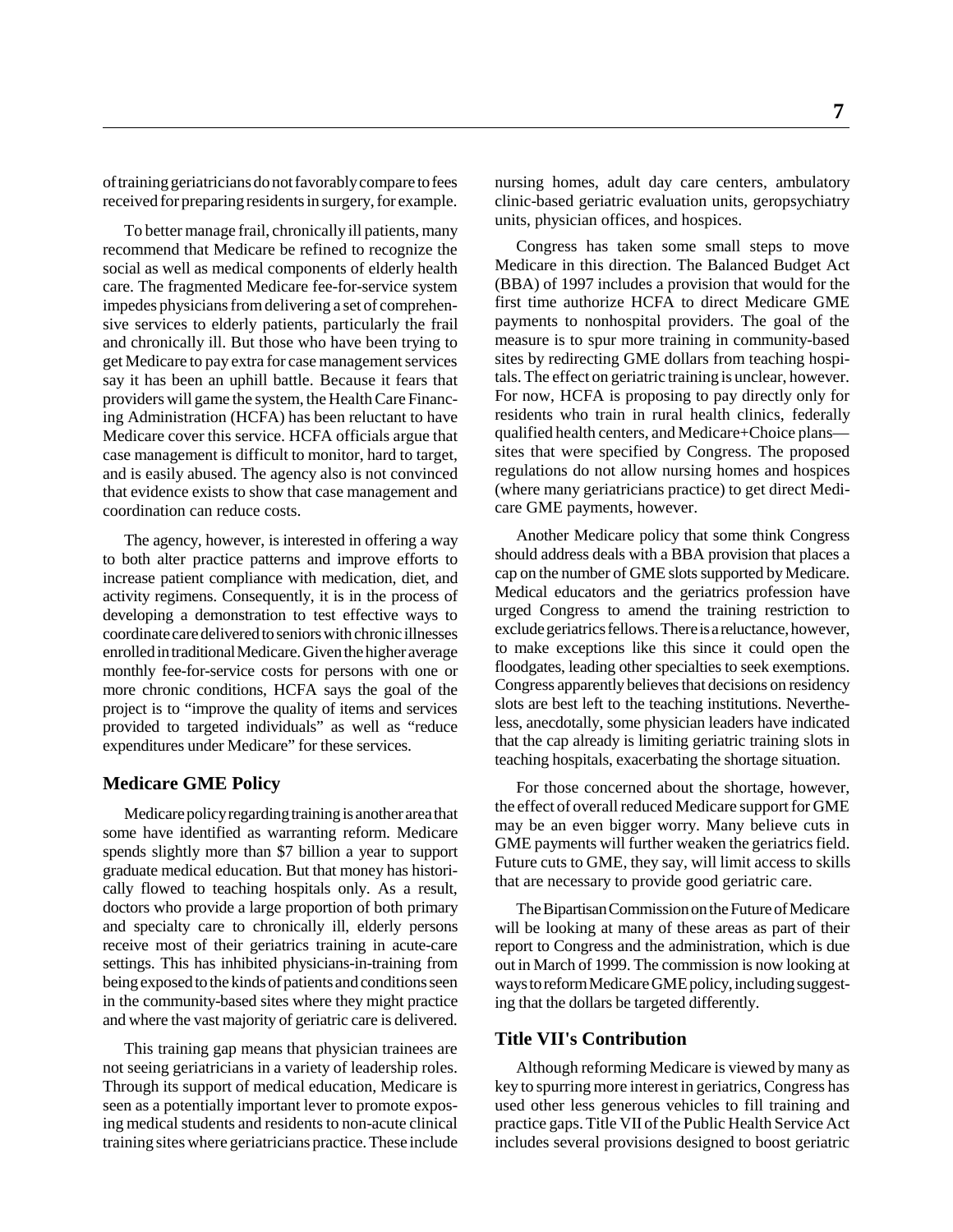training. Through Title VII, Congress spends \$9 million each year to fund geriatric education centers (GECs) and geriatric training programs (GTPs), which offer opportunities for a variety of health care professionals to develop skills for caring for older Americans. But this represents only about 3 percent of the \$304 million budget for all Title VII programs.

GECs are affiliated with educational institutions, hospitals, nursing homes, community-based centers for the aged, state agencies, and veterans hospitals and are designed to provide short-term faculty training, curriculum or educational resource development, and technical assistance and outreach to practitioners in the community. Some GECs, like the one at the George Washington University, form consortia with other medical institutions in their community to leverage their collective knowledge and resources and to have a broader impact on the community and practitioners that deliver care. Despite their shoestring budgets, these entities have gone beyond simply training health professionals to facilitating community partnerships. The Greater Washington DC Area Geriatric Education Center Consortium, for example, is trying to set up an institute to improve the training and knowledge base of home care workers, who are increasingly caring for sicker elderly patients and need a better understanding of how to be part of the health care team.

Lawmakers also have attempted to boost the number of geriatricians who can teach others about the field. In 1998, Congress enacted the Health Professions Education Partnership Act of 1998 (S.1754), which would allow the Secretary of the Department of Health and Human Services to provide up to \$1 million in grants to physicians and dentists who plan to teach geriatric medicine, psychiatry, and dentistry. The law requires the secretary to establish a program to provide geriatric "academic career awards" to junior faculty members in order to promote careers in academic geriatrics. Junior faculty recipients would get about \$50,000 apiece a year for five years to help them do nothing but teach geriatrics. Recipients would be required to provide training in clinical geriatrics, including the training of interdisciplinary teams of health care professionals.

The goal of the measure is to protect teaching time and relieve academic geriatricians from the pressure of having to see patients to generate clinical revenues that supplement their salaries. By helping geriatric faculty focus on teaching and research, Congress hopes to produce mentors and role models who would eventually become directors of departments of medicine, help sensitize medical institutions to the utility of geriatrics practice, and inspire students to enter the field or acquire gerontological skills.

#### **THE VA'S ROLE**

The Department of Veterans Affairs has played a major role in developing the geriatrics field for more than 20 years. While 13 percent of the total U.S. population is 65 years of age or older, slightly more than one-third of the nation's 25 million veterans are in that age range, according to the VA. By 2020, 51 percent of the veteran population will be 65 years and older. With the veteran population aging more quickly than the population as a whole, the VA health system decided early on to implement strategies to address such changes. These include the establishment of a Geriatric Research Education and Clinical Centers program in 1975 and development of the VA's Geriatric Medicine Fellowship program in 1978. Both have been supported and expanded over the past two decades.

The training of health care students and professionals in geriatrics and gerontology has been a priority for the VA. Of the more than 100,000 health profession students who get clinical training experiences in VA facilities each year, many get their geriatric experiences by rotating through the VA's geriatrics and extended care clinical programs. The VA had one of the first physician fellowship programs in geriatric medicine and it has the largest single program of geriatric fellowship–trained physicians in the United States, graduating 275 physicians between 1978 and 1992. The number of resident positions in the VA's advanced geriatric training program continues to grow each year, increasing from 41 in 1991 to 92 to 160 in 1998. Nearly half of all the graduates from the VA's advanced geriatric medicine training program hold academic appointments and have become educators of future geriatricians.<sup>24</sup>

#### **THE IMPACT OF MANAGED CARE**

With its emphasis on wellness, prevention, and team delivery, managed care is helping to integrate geriatrics into mainstream practice. HMOs and other managed care systems are ultimately designed to integrate a variety of health care services and promote population-based strategies. Geriatrics appeals to managed care organizations, which argue they want to promote care management while simultaneously equipping practicing physicians, nurses, social workers and others on the health care team with the skills to better treat the elderly. Many plans have physicians on staff who understand how to care for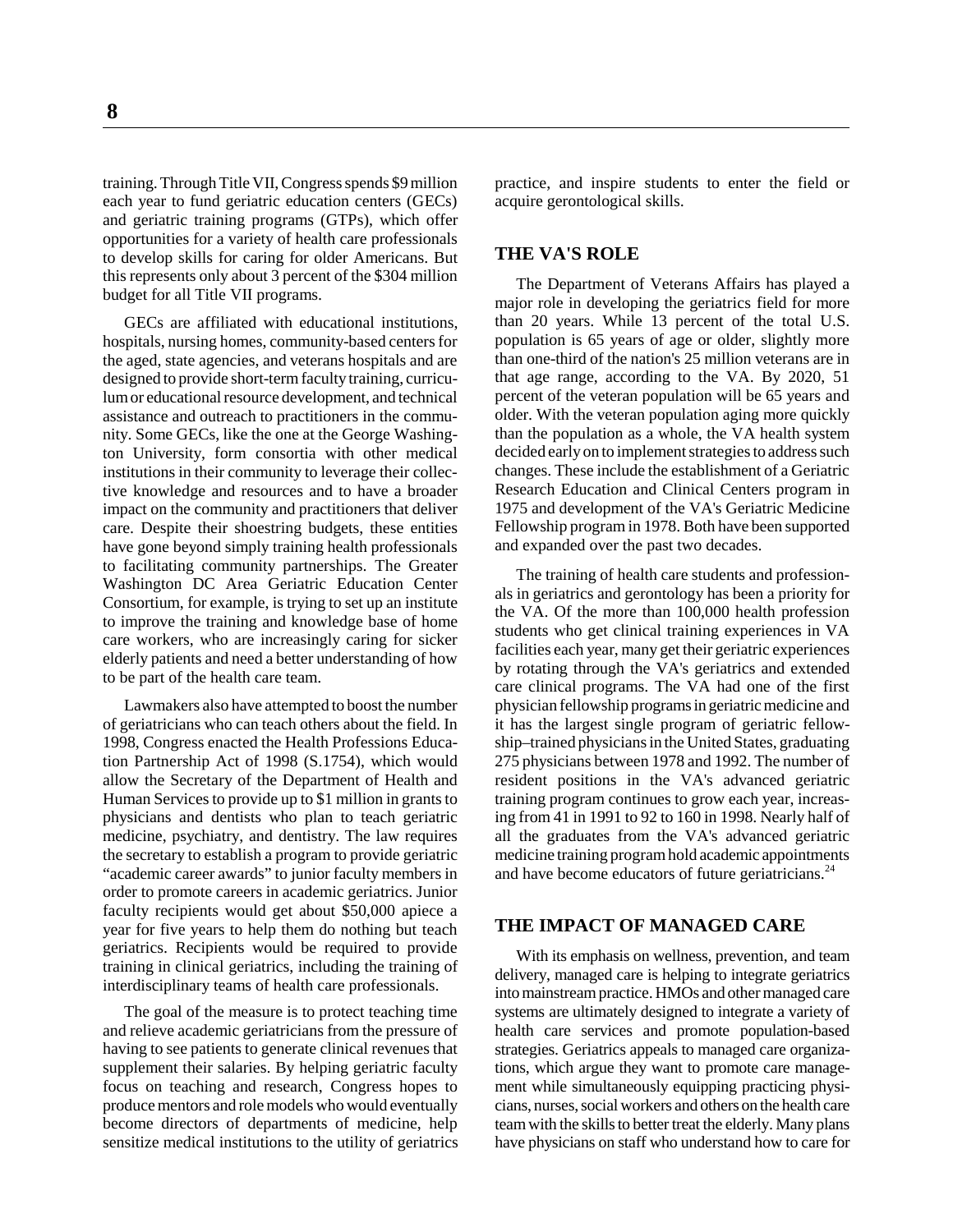the elderly and have put geriatricians in leadership roles to better define systems of care.

Under a capitated rate, Medicare HMOs have the opportunity to develop systems for the chronically ill that include routine assessments, geriatric expertise, interdisciplinary delivery, preventive and educational interventions, psychosocial support, and regular follow-up care. Under a fixed rate, health plans and medical groups have the flexibility and incentive to spend Medicare dollars on both medical and social services provided by a multi-disciplinary team of practitioners, including basic nutrition, vision and hearing aids, or transportation. Geriatric experts say that this strategy should guide future reform of Medicare, adding that "selected" nonmedical services, such as social work or transportation, are inextricably linked with successful medical outcomes.

Already a number of managed care plans with experience treating the chronically ill understand that nonmedical services need to be linked with medical care. Many of these plans provide transportation services, work with patients and their families to make sure seniors' homes are safe to protect against falls, and provide relief to informal caregivers.

Early findings of a care management program run by Group Health Cooperative of Puget Sound and Pacifi-Care reveal that targeted health promotion and illness management interventions by geriatric nurse practitioners resulted in fewer hospitalizations and increased activity. Kaiser Permanente in San Diego also has a program in which seniors with special health and medical needs are identified and referred to receive case managed, coordinated care services. The plan also has recently begun proactive screening to identify the frailest of its members so it can develop case management strategies for these patients.

The federal government's PACE project is an example of a managed care model that cares for an exclusively frail elderly population. The "Program of All Inclusive Care for the Elderly," or PACE, pays providers a capitated rate and advocates a multidisciplinary approach to treatment that meets both medical and social needs. Begun as a demonstration in 1990, PACE was a replication of On-Lok, an expensive, day-care model that began in San Francisco in the 1980s and that most experts say could not be replicated by managed care plans. Nonetheless, PACE is now being tested at 14 sites around the United States and, in 1997, Congress enacted legislation that gave permanent status to the project, allowing programs to exist without a federal waiver.

PACE serves a population that is hard to treat. In order to participate, patients must be eligible for nursing home care. The average age of a PACE enrollee is about 80; they average five to six diagnoses and are usually on 10 to 12 medications. About 90 percent of PACE enrollees are dually eligible for Medicaid and Medicare.

PACE's goal is to keep frail elderly patients in the community for as long as possible, so they can function outside of expensive nursing homes. Based on an adult day-care model, PACE provides a range of services that Medicare would not necessarily cover, including prescription drugs, transportation services, and even home modifications to prevent falls. Essentially, the program covers what is needed within reason to keep a patient at home. It also features a coordinated team to provide services. Patients come to a specific location to receive medical, nutritional, therapy, or social work services. They also can see a specialist or primary care doctor at this site. But the jury is still out on whether it can serve as a model for managed care because it is highly localized and covers a small population of patients.

HCFA has started a routine system for identifying Medicare+Choice enrollees who are at high risk for adverse health outcomes. As of January 1999 HCFA will begin requiring all Medicare+Choice plans to conduct high-risk screening on new enrollees within 90 days of enrollment. This screening process is seen as an important tool for better geriatric care and can be applied easily by all physicians. The tool is a way to get physicians to recognize geriatric syndromes in frail elderly and set up a system of care for those patients. From the plan's perspective, the health risk assessment tool is a way to focus on identifying those elderly patients who are eligible for disease management and preventive health programs that can reduce the use of expensive hospital and nursing home care. These patients can then be handled by a case manager (usually a nurse), who coordinates the patient's health and social needs.

Geriatricians say instituting an assessment and case management program can help the physician do a better job. "There are specialized needs of the geriatric patient that the average physician does not have time to deal with but if they do not deal with them it leads to bad outcomes," says one physician. "Case managers serve as a resource for developing and implementing the team approach to patients."

A number of plans, for example, have designated physicians who want to serve the frail elderly and team them with nurse practitioners (N.P.s) having backgrounds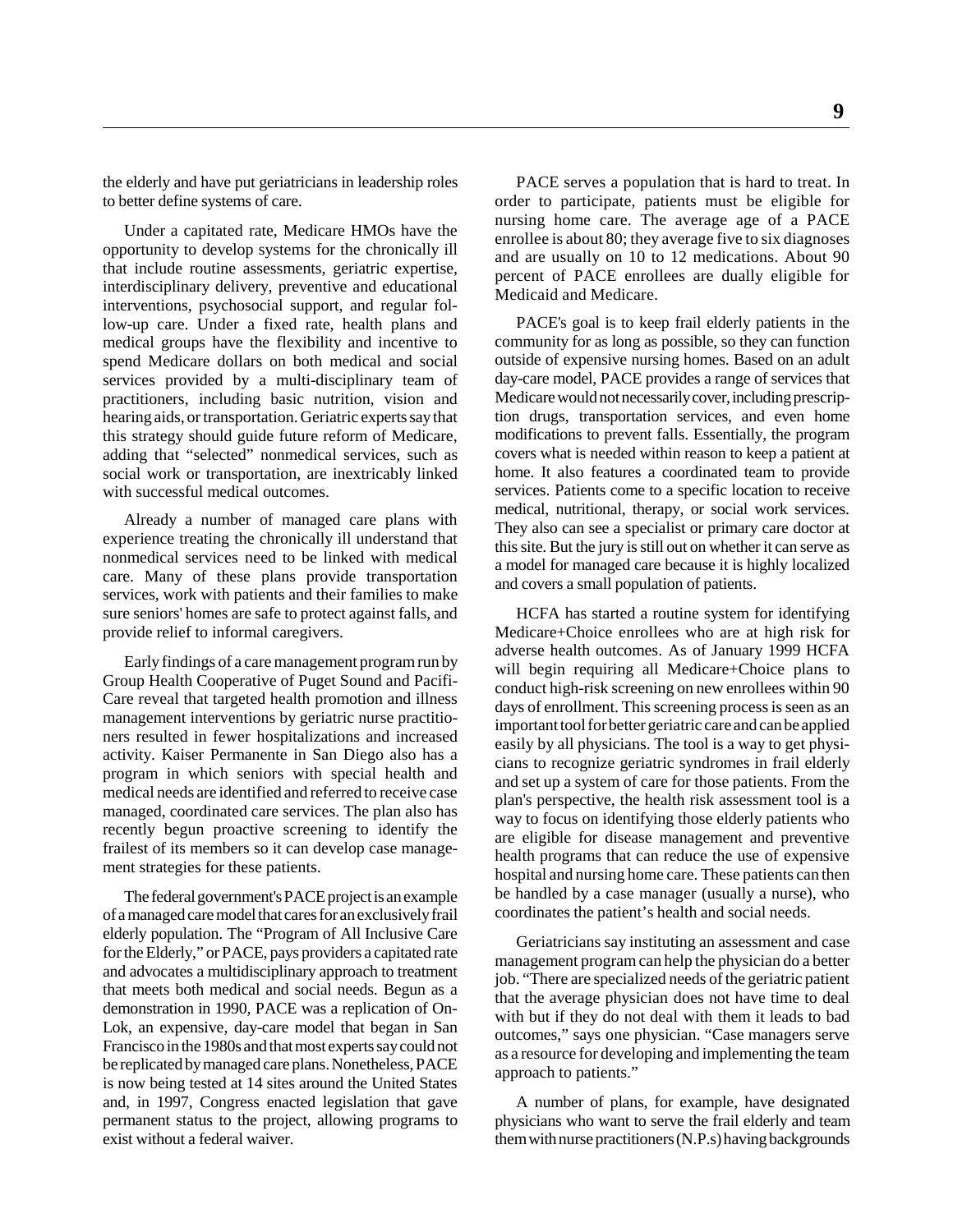in geriatrics to provide ongoing primary care and to meet with the family. United Healthcare's EverCare program relies on geriatric nurse practitioners as case managers who make regular visits to patients in nursing homes to detect problems that may go unnoticed by the nursing home staff. By working with EverCare physicians and other practitioners, N.P.s, who in many states are authorized to prescribe medicine, can handle problems in the nursing home instead of transporting the patients to expensive emergency rooms or hospitals. Kaiser Permanente in San Diego has a similar program that provides primary care to nursing home residents and patients in subacute settings. The plan has a group of physicians who work in the community, rather than in the office, caring for elderly patients in skilled nursing facilities and making visits to hospice patients.

Other plans have set up group clinics for elderly with chronic illness. At the Kaiser Permanente plan in Colorado. this effort has produced enhanced patient satisfaction, lower use of nonprimary care services, and higher member retention rates.

Many health plans also have set up pharmacy programs, asking elderly members to bring in their medications and prescriptions for review. This so-called "brown bag" review helps plan doctors assess whether the medications conflict with each other, have expired, or, in the case of a covered benefit, are being filled. This kind of program can change physician behavior; according to one managed care plan, 45 percent of doctors said that, as a result of the medical review, they changed their patients' prescriptions and about 25 percent took patients off all unnecessary medications.

The Blue Cross and Blue Shield Association and its 55 plans believe they, too, have a role in helping to integrate geriatrics into primary care practice. In 1997, the national association, along with the American Geriatrics Society (AGS), started the National Blue Initiative for Quality Senior Care. Neeraj Kanwal, M.D., Anthem Blue Cross and Blue Shield's executive medical director for senior markets, says many of the primary care physicians his plan worked with acknowledged their lack of skill in caring for elderly patients and were willing to accept help to become better at geriatrics.

Working with AGS, the Blues plans put together resources designed to help physicians in their day-to-day practice with senior patients. The program provides physicians with practical tools to use in practice, such as workbooks, charting aids, guidelines, and pocket reminder guides. Doctors also earn continuing medical education credits.

Kanwal says the goal is to change the medical rubric of primary care physicians, moving them away from "episodic" care to focusing on managing their elderly patient's health and social needs. The group has produced a self-study curriculum that summarizes key components of practicing clinical geriatrics and offers guidelines on specific conditions, such as geriatric psychiatry, malnutrition, dementia, falls, pain management, and urinary incontinence.

So far, Anthem, which provides Medicare HMO coverage to 61,000 beneficiaries, has distributed information to 2,000 physicians in Connecticut, Kentucky, Ohio, and Indiana. Kanwal says that because his plan is voluntary it does not know how many doctors are using it or whether it has led physicians to modify how they practice. While they intend to survey physicians in the next year to assess the utility of this effort, Kanwal admits that changing physician behavior is difficult.

As the number of older Americans continues to grow, policymakers, health plans, and providers have increasingly become aware of the special needs of caring for this population. This Forum session will bring together a panel of experts to discuss the status of geriatric care today as well as Medicare incentives and disincentives for training health care professionals and for providing comprehensive, all-inclusive care to the elderly.

#### **THE FORUM SESSION**

**Christine K. Cassel**, **M.D., M.A.C.P.,** chairman of the Department of Geriatrics and Adult Development of Mount Sinai Medical Center, will open the session with a discussion of the benefits of geriatric medicine, academic training issues, and how Medicare payment policies impact the delivery of health care to older Americans. Dr. Cassel is a leading expert in geriatric medicine and has published numerous books including *Geriatric Medicine* (first published in 1984 and now in its third edition). Prior to her current position at Mount Sinai, Dr. Cassel served for ten years as Chief of Internal Medicine at the University of Chicago, where she was professor of Medicine and Public Policy Studies, director of the Center on Aging, Health, and Society, and director of the Center for Health Policy Research, among other positions.

**Richard D. Della Penna, M.D.**, physician-incharge for Continuing Care Services, Home Health, and Hospice for the San Diego Kaiser Permanente Medical Group, will discuss his experience delivering geriatric care in a managed care environment. In addition, Dr.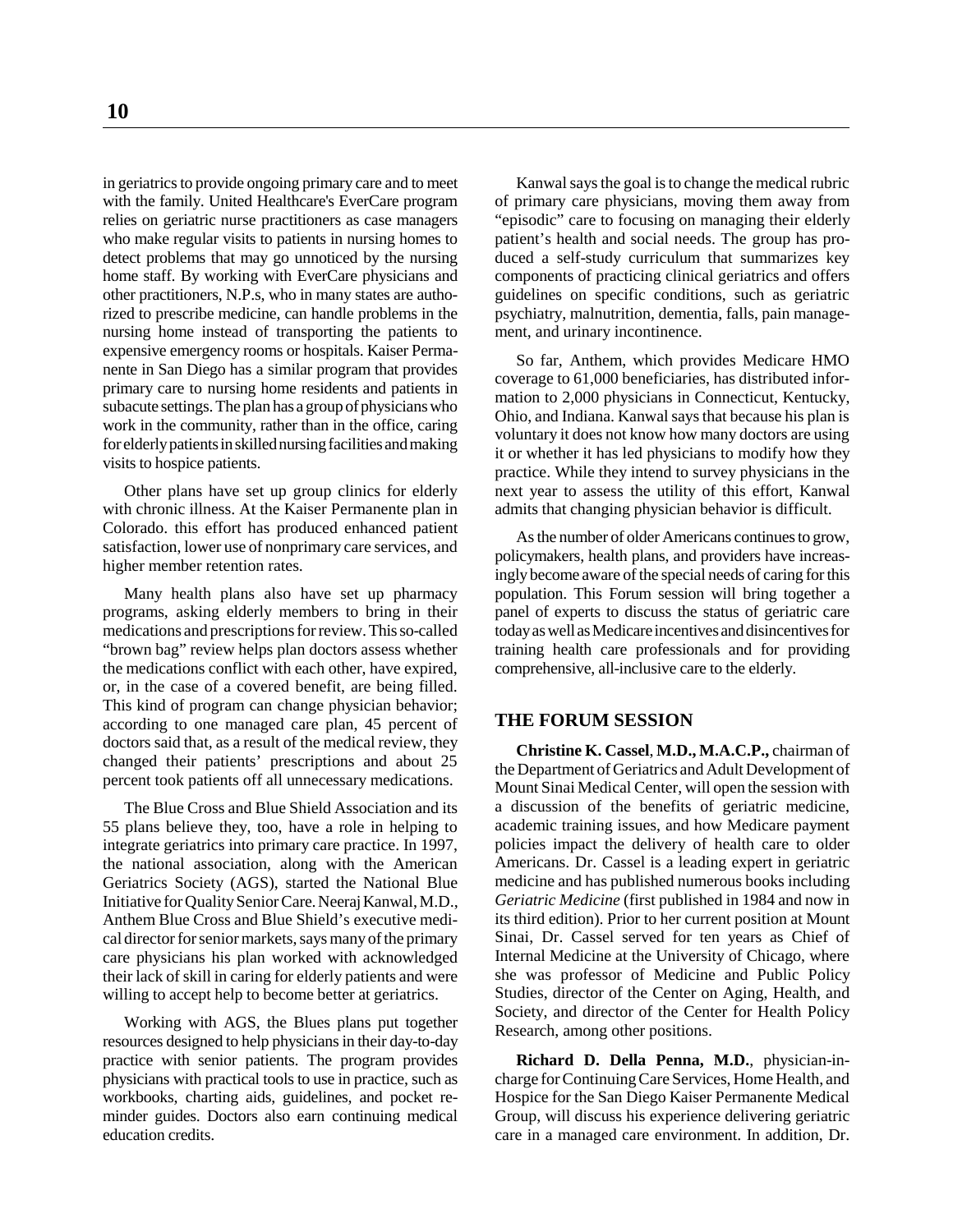Della Penna serves as the principal investigator for the Hartford Foundation's project on Implementing Geriatric Interdisciplinary Team Training for Practicing Professionals. Dr. Della Penna also serves as the regional elder care coordinator for the Southern California Permanente Medical Group and on Kaiser Permanente's national Interregional Committee on Aging.

Finally, **Mathy Mezey, Ed.D.**, director of the John A. Hartford Foundation Institute for the Advancement of Geriatric Nursing Practice at New York University (NYU), will discuss the role of nurses in improving care received by older adults. Prior to her position at NYU, Dr. Mezey was a professor at the University of Pennsylvania School of Nursing, where she directed the geriatric nurse practitioner program and was director of the Robert Wood Johnson Foundation Teaching Nursing Home Program, a program to link schools of nursing and nursing homes.

The discussion will focus on the following policy questions:

- How should Medicare be revised to better promote care management services for chronically ill beneficiaries, in both a fee-for-service and a managed care environment?
- What are the prospects of refining the fee schedule to attract physicians and other professionals to careers in geriatrics? What are the legislative and financial hurdles ahead?
- Should the federal government provide incentives for medical schools and professional schools to incorporate geriatrics into training programs? Does the private sector have a role?
- Should there be more incentives for current practicing professionals to take geriatrics continuing medical education? Can the government via Medicare provide those kinds of incentives?
- What has been the impact of some of HCFA's demonstrations (for example, PACE and On-Lok) that are designed to promote interdisciplinary care for chronically ill patients?
- Are these cost-effective or are they too expensive to institute nationally? Are they relevant models in today's health care environment?
- What evidence is there that geriatrics skills really produce better outcomes? Should the Institute of Medicine or appropriate entity examine this issue to influence policy in this area?
- What can the private sector do to better integrate geriatrics practice?

#### **ENDNOTES**

1. Bipartisan Commission on the Future of Medicare, "The Facts about Medicare," 1998, accessed at http://www. medicare.commission.gov/medicare/index.html.

2. Neeraj Kanwal, M.D., executive medical director, Anthem Blue Cross and Blue Shield for the Blue Cross and Blue Shield Association, testimony before the Senate Special Committee on Aging, May 20, 1998, 1.

3. Sheila Smith, Mark Freeland, Stephen Heffler, David McKusick, et al., "The Next 10 Years of Health Spending: What Does the Future Hold?" *Health Affairs,* 17 (September/October 1998), no. 5: 128-140.

4. Institute of Medicine Committee on Strengthening the Geriatric Content of Medial Training, "Strengthening Training in Geriatrics for Physicians," National Academy Press, Washington, D.C., 1993, 4.

5. Peter D. Fox, Lynn Etheredge, and Stanley B. Jones, "Addressing the Needs of Chronically Ill Persons under Medicare," *Health Affairs,* 17 (March/April), no. 2: 150.

6. S. G. Cooley, M. E. Goodwin-Beck, and J. a. Salerno, "United States Department of Veterans Affairs Health Care for Aging Veterans," in *Geriatric Programs and Departments around the World,* Veterans Administration, Washington, D.C., 1998.

7. Health Resources and Services Administration, "A National Agenda for Geriatric Education: White Papers," 1 (September 1995): XVIII.

8. Gwen Yeo, "Ethnogeriatrics: Cross-Cultural Care of Older Adults," *Journal of the American Society on Aging,* XX (Winter 1996-1997), no. 4: 72.

9. William Kavesh, "The Practice of Geriatric Medicine: How Geriatricians Think," *Journal of the American Society on Aging,* XX (Winter 1996-1997), no. 4: 54.

10. John Murphy, M.D., director, Division of Geriatrics, Department of Family Medicine, Brown University , testimony before the Senate Special Committee on Aging, May 20, 1998, 8.

11. Task Force on Aging Research Funding, "A Call for Action: How the 105th Congress Can Achieve Health and Independence for Older Americans through Research," 1998.

12. Task Force on Aging Research Funding, "Call for Action."

13. HRSA, "National Agenda," XVIII.

14. "Organizational Issues in the Delivery of Primary Care to Older Americans," *Health Services Research,* 33 June 1998), no. 2, part II: 303.

15. David Reuben and John C. Beck, "Training Physicians to Care for Older Americans: Progress, Obstacles, and Future Directions," Institute of Medicine, 1994, 5.